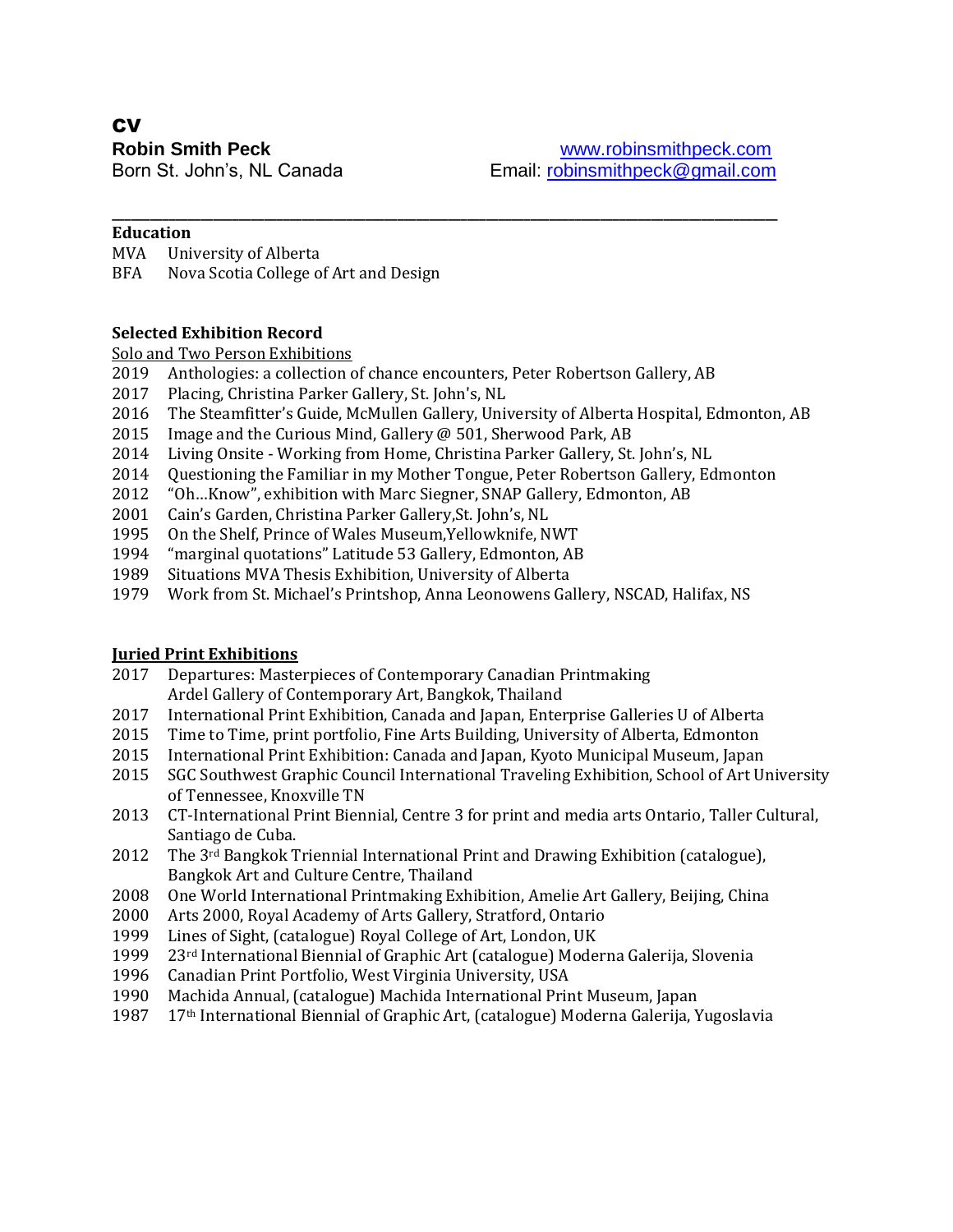#### **Group Exhibitions**

- 2016 Robin Smith Peck, Nomi Stricker & Kristy Templeton Davidge, Peter Robertson Gallery, Edmonton, AB
- 2015 Brain Storms: UAlberta Creates, Galleries at Enterprise Square, Edmonton
- 2014 Faculty Exhibition, FAB Gallery, University of Alberta, Edmonton
- 2004 Vision: Marion McCain Atlantic Art Exhibition The Beaverbrook Art Gallery, NB
- 2003 Visual Artists of Nfld. And Labrador, Sir Wilfred Grenfell Art Gallery, NL
- 2002 SNAP 20th Anniversary Exhibition, Provincial Museum, Edmonton
- 1997 The Queen's Visit: Art Exhibition in celebration of the Queen's visit. Labrador
- 1996 Labrador on the Edge, CBC Broadcasting Centre, Toronto
- 1988 Contemporary Edmonton Prints, Edmonton Art Gallery

#### **Bibliography**

SNAPLine: Quarterly Publication of SNAP, My Process, Summer 2016

Understory Magazine: Vital Writing and Art by Canadian Women, Winter 2016: Issue 7

Robin Smith Peck: Image and the Curious Mind, exhibition catalogue 2015

Newfoundland Quarterly: A Cultural Journal of NL, Memorial University

Alberta Views Magazine, July/August 2015

Art and Design  $\omega$  50: Publication celebrating 50<sup>th</sup> Anniversary of the Art and Design Department at University of Alberta. 2015

Riddle Fence: Journal of Arts and Culture, NL summer 2014

Visual Artists of Newfoundland and Labrador: An Exhibition in Print,

Published by VANL 2002 ISBN 097309420-6

Arts Atlantic, 2002 Anniversary issue, created original image "in this place"

CBC Artspots

VANL Newsletter, 2000 cover and article

Festival of the Midnight Sun, film produced by Vicki Swan

A Brush with Business: Advice for Aspiring and Professional Artists,

5 part video series produced by the Alberta Ministry of Culture 1986

SNAP Newsletter 1990, article by Susan Menzies, original print edition 75

### **Publications**

L'anse Amour/L'anse aux Morts (2008), Artist Book collaboration with author Kevin Major and book artist Tara Bryan of Walking Bird Press

#### **Conferences**

1997 Sightlines International Printmaking Symposium, U. of A.

1985 Malaspina Print Symposium, Vancouver, B.C

1984 Survival Symposium, St. Michael's Printshop, NL

### **Collections**

| Canadian Embassy, New York              |                                 |
|-----------------------------------------|---------------------------------|
| Alberta Art Foundation                  | Canada Council                  |
| Government of Newfoundland and Labrador | <b>Grant MacEwan University</b> |
| Health Labrador Corporation             | Nexen Inc.                      |
| Shell Canada                            | Silpakorn University, Thailand  |
| Southern Graphics Council               | Statoil                         |
| St. Mary's University, NS               | St. Michael's Printshop, NL     |
| The Rooms, NL                           | UNITEL Canada                   |
| University of Alberta                   | University of Windsor           |
| Woolfitt's Inc, ON                      | West Virginia University        |
|                                         |                                 |